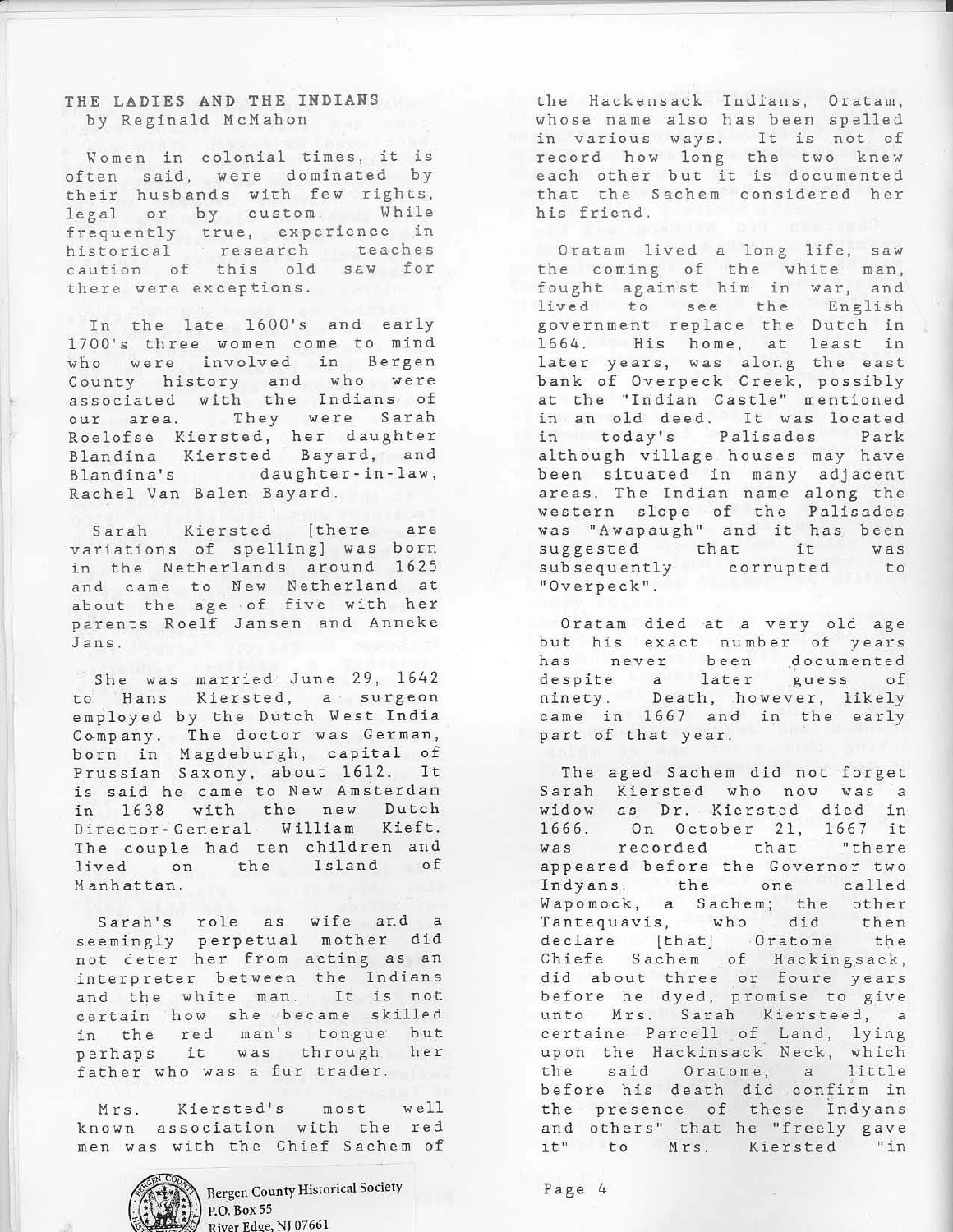consideration of the friendship hee had received from her ." He also emphasized "that his will there in should bee performed."

The document also recited that "this last summer" [1677}, the "Land was markt out, according to the Indyans direction, who were witnesses to the said Gift [which) reaches from one side of the Neck to ye other" .

The red men who carried out Oratam's directive signed with marks. Sachem Wapomock's resembled a closing parenthesis mark while the "mark of Tantequavis" was a distinctive stick figure of an animal rearing on hind legs. Oratam's mark, of course, did not appear but his well known signature lo oked much like an inverted numeral 3.

Almost two years later, on June 24, 1669, Sarah received an official patent from the Province of New Jersey for Oratam's gift. It was granted by Captain Phillip Carteret, Governor, his council, and the New Jersey Proprietors for "the neck of land that was given her by Oratan the Indian Sachem of Hackensack [note modern spelling] lying and being between Hackinsack River and the River called Overpecks Creek".

The Hackensack Neck patent consisted of 2260 "acres of upland and meadows English measure of good and Barron [barren] land". It was part of the original Indian locality later known as Old Hackensack and would encompass today's Ridgefield Park, Bogota, and southern Teaneck! The Dutch Reformed Church of Hackensack was organized here in 1686 and when the congregation erected its first house 'of worship in 1696 on the west bank of the river, the Hackensack name was



Bergen County Historical Society P.O. Box 55 River Edge, NJ 07G61

transferred to the present City and the original gradually lost its identity as a place name.

•

A provision in the patent was that "Sarah Kiersteed shall settle or cause same to be settled within three years", a clause which many early patentees failed to achieve, voiding such grants. Kiersted, however, placed tenants on the land and it is among the first regions in Bergen County to be continuously occupied. Sarah sold her patent some years later to Epke Jacobson [Banta].

It is of interest that Hackensack Neck was considered prime property. The Dutch established the Achter Col colony here with headquarters at Bogota but it was destroyed in 1643 .

Soon after the Dutch had surrendered New Netherland to the English , a set of deeds was drawn. On October 5, 1664, "Oratum as Sagamore and sole Proprietor of Hackingsack ... being on the maine land over and against this Isle of Manhatans" and "for a good consideracon [sic) to me in hand paid" granted to Edward Grove, Commander of his Majesty's frigate Martin, "all that Land...knowne by the name of Ha ckingsack Neck" .

Governor Richard Nicholls also had drawn a government patent to Grove for the same land "which is not Inhabited or Planted". The property was bounded "with a River on one side which runs up North East" [Overpeck Creek] and "on ye other with a River which<br>runs up North" [Hackensack up North" [Hackensack River].

Curiously, neither instrument of conveyance was signed, witnessed or acknowledged and therefor not legally valid. The reason is not of record but one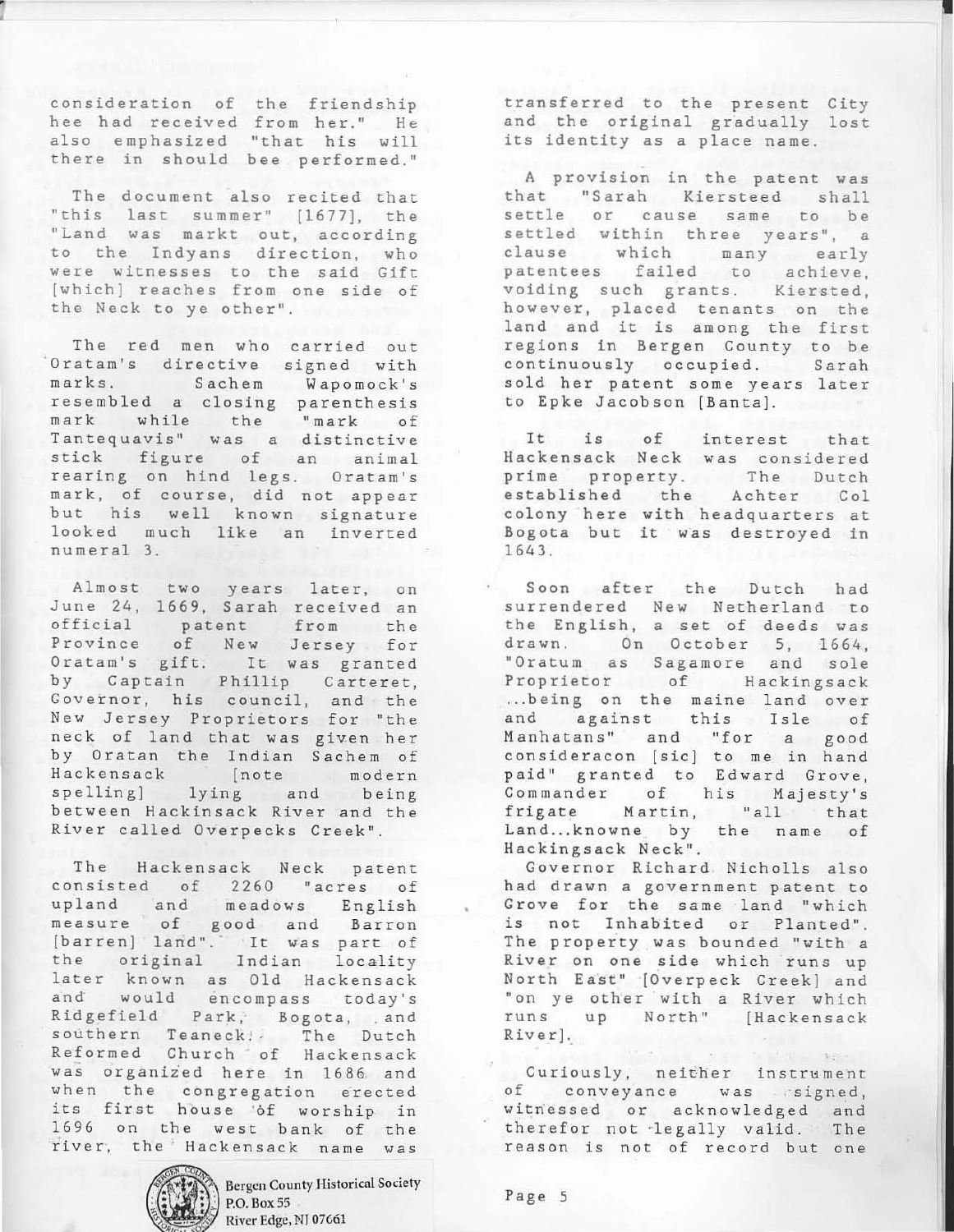possibility is that the English had prepared the documents in the expectation that Oratam would sell. It is tempting to speculate that Oratam already had promised, verbally, to give the land to Sarah Kiersted as noted previously.

In any event, Sarah ended her widowhood in 1669 when she married Cornelius Van Borsum. Upon his death she married for the third time in 1683 to Elbert Elbertsen Sloothoff. It is said that land in Manhattan was granted to Van Borsum in 1673 because of Sarah's role as interpreter in negotiating a treaty by Dutch Governor Peter Stuyvesant with the Hudson River Indians. There is no record of children by Sarah's subsequent husbands and she died in New York where her will was probated October 21, 1693.

As a footnote, there is a story that Sarah received a beaded pouch from the children of Oratam. A colorful artifact made of red cloth and small beads, it is in possession of a Kiersted descendant. Also of interest is that she was honored by many Sarah's baptized in later Kiersted families.

The fifth child of Dr. Kiersted and Sarah was Blandina, baptized June 8, 1653. In 1674 she married Peter Bayard, son of Samuel Bayard and Anna Stuyvesant, sister of Dutch Governor Peter Stuyvesant. The couple were parents of five children but she became a widow in 1699. Blandina, however, continued the Kiersted family association with Indians.

In New Jersey she acquired land along the Passaic River and lots at Perth Amboy but in present Bergen County she is .<br>best known for her August 10, 1700, purchase of a vast tract



Bergen County Historical Society P.O. Box 55 River Edge; NJ 07661

from the Indians at Ramapo and adjacent areas.

"For diver good causes and seve ral kindnesses" as well as "sundry goods and wares", nineteen Indians conveyed the lands to widow Bayard as " Being the right owners and natural proprietors". Among the nineteen were four women whose names come down to us as Nanwaweron, Cominamaugh, Noundam and Weamquandewangh.

The land was then thought to be in the Province of New York but later the greater part was determined to be in New Jersey. The Bayard family never secured a government patent for the purchase and this oversight became a source of controversary.

In the meantime, Blandina had established an Indian trading post in a frame house she had built in present Mahwah. Long since gone, it was situated just north of the historic Laroe·Van Horn House on Ramapo Valley Road. Although sometimes at Mahwah, Blandina lived in Manhattan and to aid in the running of the establishment she enlisted her daughter-in-law, Rachel Bayard and Rachel's nephew, Lucas Kiersted.

The Indian trade likely involved the exchange of cloth, beads, pots and pans, axes, etc., for the red mens' furs. There is mention of a large chest at the post that seems to have held the trading goods and was said to have been left there by Blandina or Rachel.

Slandina died at New York in 1702 and devised her real estate to son Petrus and daughter Sarah. Petrus, or Peter, had married Rachel Van Balen in 1699 and was a mariner by trade. When he died in 1711, he left

Cont'd on back page ..